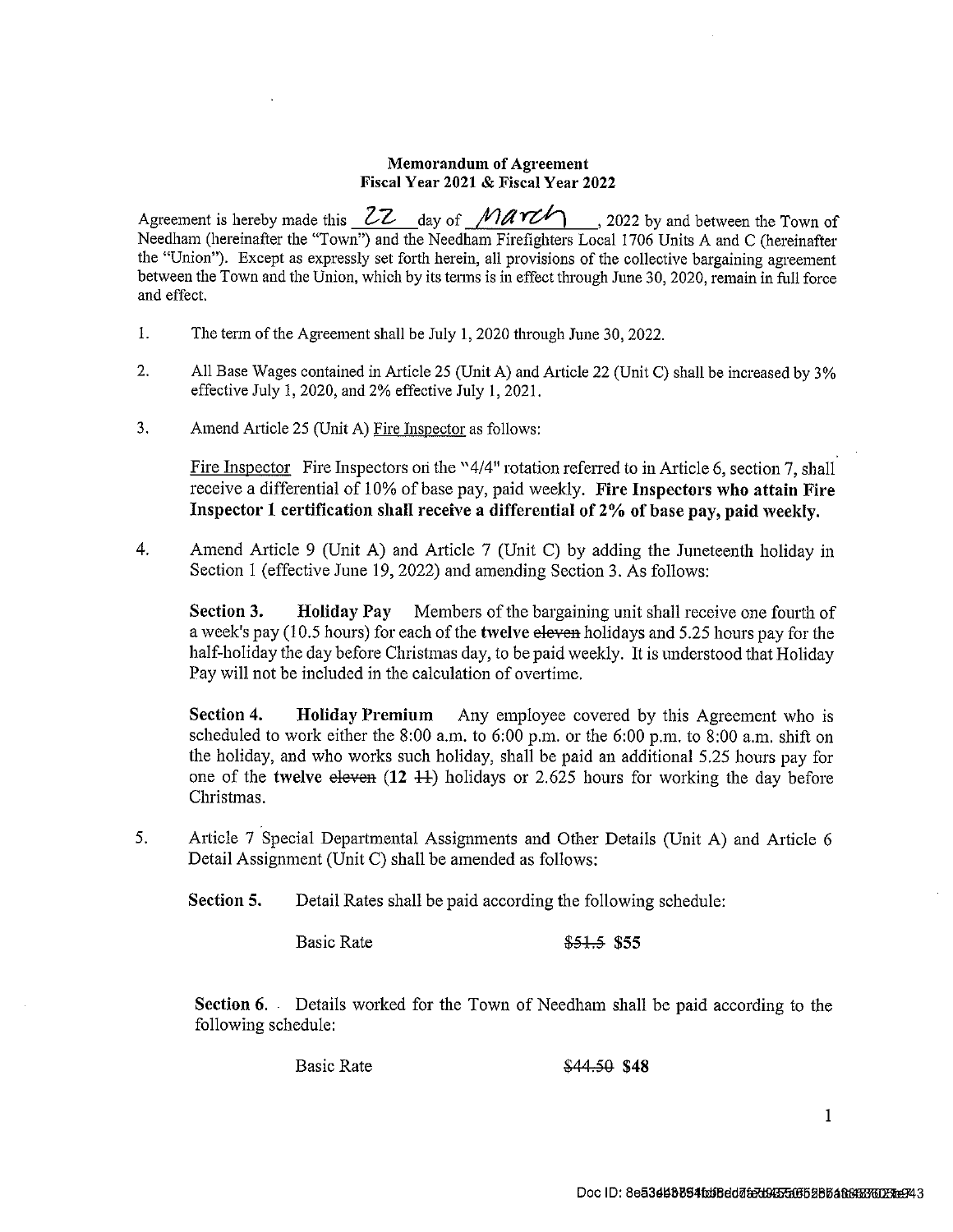For the purposes of this section, Town details shall be defined as work performed at the request of and paid for by a Town department, excluding work performed at the request of outside contractors.

- 6. Amend all appropriate sections to recognize that members of the bargaining unit work 42 or 40 hours. Unless previously negotiated, this language will not apply to members of the bargaining unit working 40 hours per week as of July 1, 2022. See attached language.
- 7. Amend Article 16 (Unit A) and Article 12 (Unit C) as follows:

#### **ARTICLE 16(12) NON-OCCUPATIONAL SICK LEAVE**

Section 3. **Usage** Use of non-occupational sick leave shall be granted to an employee only when the employee is incapacitated from the performance of duties by personal sickness, injury or quarantine by public health authorities, except that represented employees shall be allowed to use up to three (3) tours of non-occupational sick leave when available per fiscal year for illness of a parent, spouse or child of the employee. Sick leave used for qualified and approved family and medical leave in accordance with the FMLA is not subject to the three (3) tour limit.

8. Amend Article 17 (Unit A) and Article 15 (Unit C) as follows:

#### **ARTICLE 17(15) BEREAVEMENT LEAVE**

Bereavement leave without loss of regular straight-time pay for normally scheduled Section 1. working hours, not to exceed five (5) consecutive calendar days per occurrence, shall be granted to any employee on account of a death in the immediate family of the employee; immediate family to include spouse, parents, parents of spouse, children, brothers, sisters, grandparents and grandchildren of the employee. Such leave shall be taken either commencing with the death or notification of death, or concluding two-calendar days after the funeral, memorial, or other such service, unless an alternate period is approved by the Fire Chief.

Section 2. Bereavement leave of up to one day (one twenty-four hours shift or ten-hour shift for employees on the 4/10 schedule) without loss of regular straight-time pay for normally scheduled working hours may be granted per occurrence for the death of an employee's brother-in-law, sister-in-law, niece, nephew, aunt or uncle.

9. Amend Article 14 (Unit A) and Article 10 (Unit C) – Court Leave as follows: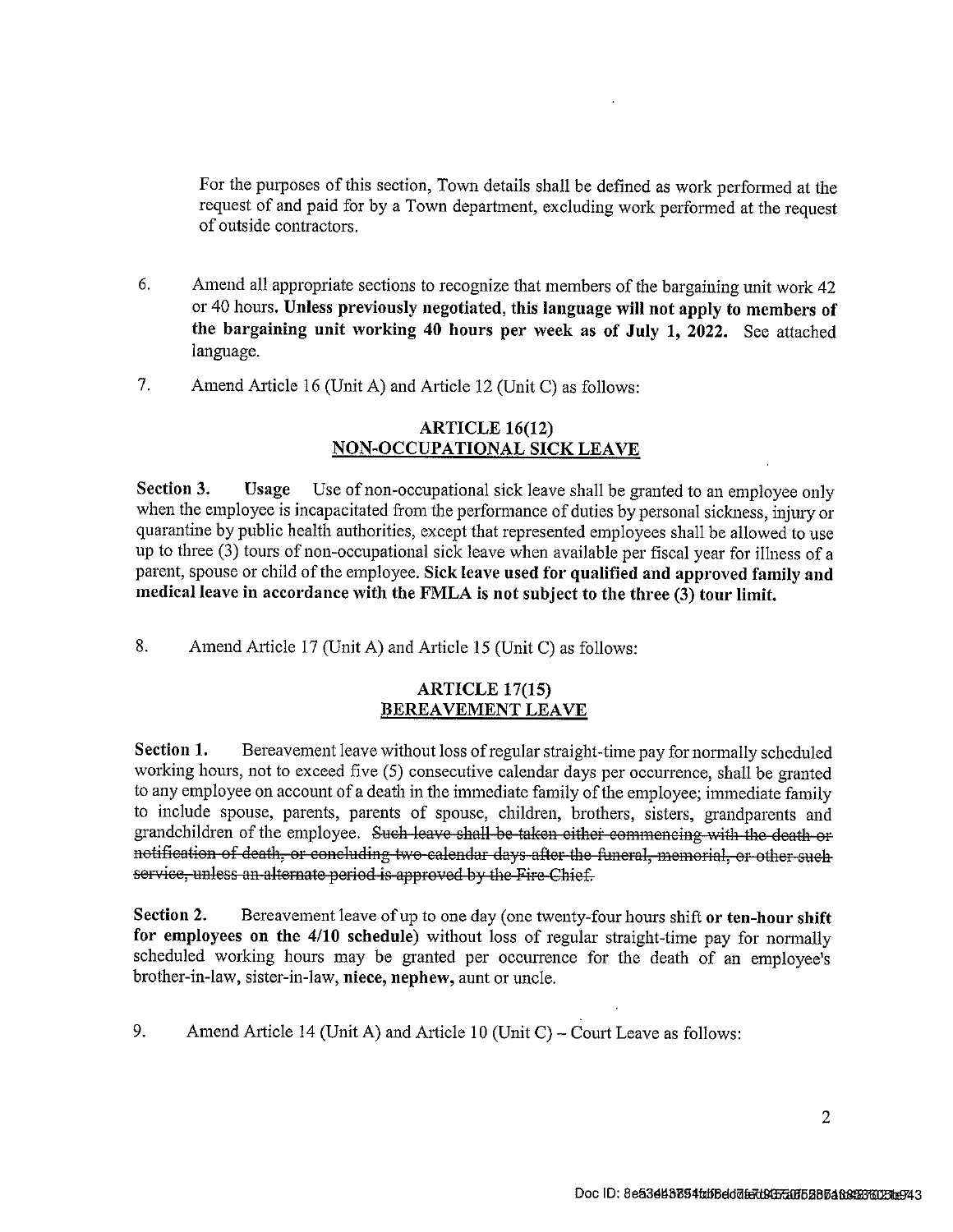#### ARTICLE  $14(10)$ **CIVIC DUTY COURT LEAVE**

Section 1. Any employee of the bargaining unit shall be granted leave from duty when called for jury duty or under summons to appear as a witness at the request of the federal government, the Commonwealth, or any city or town of the Commonwealth on a matter that is not related to his or her work as a Needham Firefighter.

Section 2. Employees shall be paid by the Town during the period required for court service for the difference between the amount paid to them by the court, excluding travel allowance, and the amount of regular straight time pay which would normally be received from the Town for the scheduled work time spent on approved civic duty leave. If the jury or witness fees, exclusive of travel allowance, are more than the amount of regular straight time pay which the employee would receive for the scheduled work time spent on civic duty leave, no compensation shall be paid by the Town for the period of the court service.

Section 3. Official summons to appear for jury duty or as a witness must be presented in advance to the Chief or his/her designee for the employee to receive authorized civic duty leave.

Section 4. To qualify for civic duty leave payment, the employee must furnish the Town Accountant with complete and satisfactory evidence of the jury or witness fees received.

Section 5. Absence due to civic duty leave shall not affect an employee's eligibility for longevity, satisfactory performance step increases, or benefits.

Section 6. Civic duty leave shall not be granted when an employee is involved in personal litigation.

-Court leave-of absence shall be granted to any member of the bargaining unit who Section 1.  $(1)$  is called to serve upon-a-jury or  $(2)$  is summoned to appear in court as a witness or  $(3)$  shall request-court leave-for the purpose-of appearing in court as a defendant or litigant. Such leaves shall-be granted only for the period of such jury service or for the period during which said employee is required to be in court; and it shall in no way affect the employment rights of said employee.

If the jury or witness fees, exclusive of travel allowances, received by said Section 2. employee for such jury or for service as a witness in court shall be less than the regular rate of compensation received by him/her from the Town, the difference between said fees and said regular rate of compensation shall be paid to such employee by the Town. If the amount of such fees received by such employee shall exceed the regular rate of compensation received by him/her from the Town, no compensation shall be paid to him/her by the Town for the period of his/her jury-duty or witness duty; provided, however, that to qualify for any payment by the Town hereunder, the employee aforesaid must furnish the Town Accountant with complete and satisfactory evidence of the jury or witness fees paid. As used in this paragraph, the phrase "regular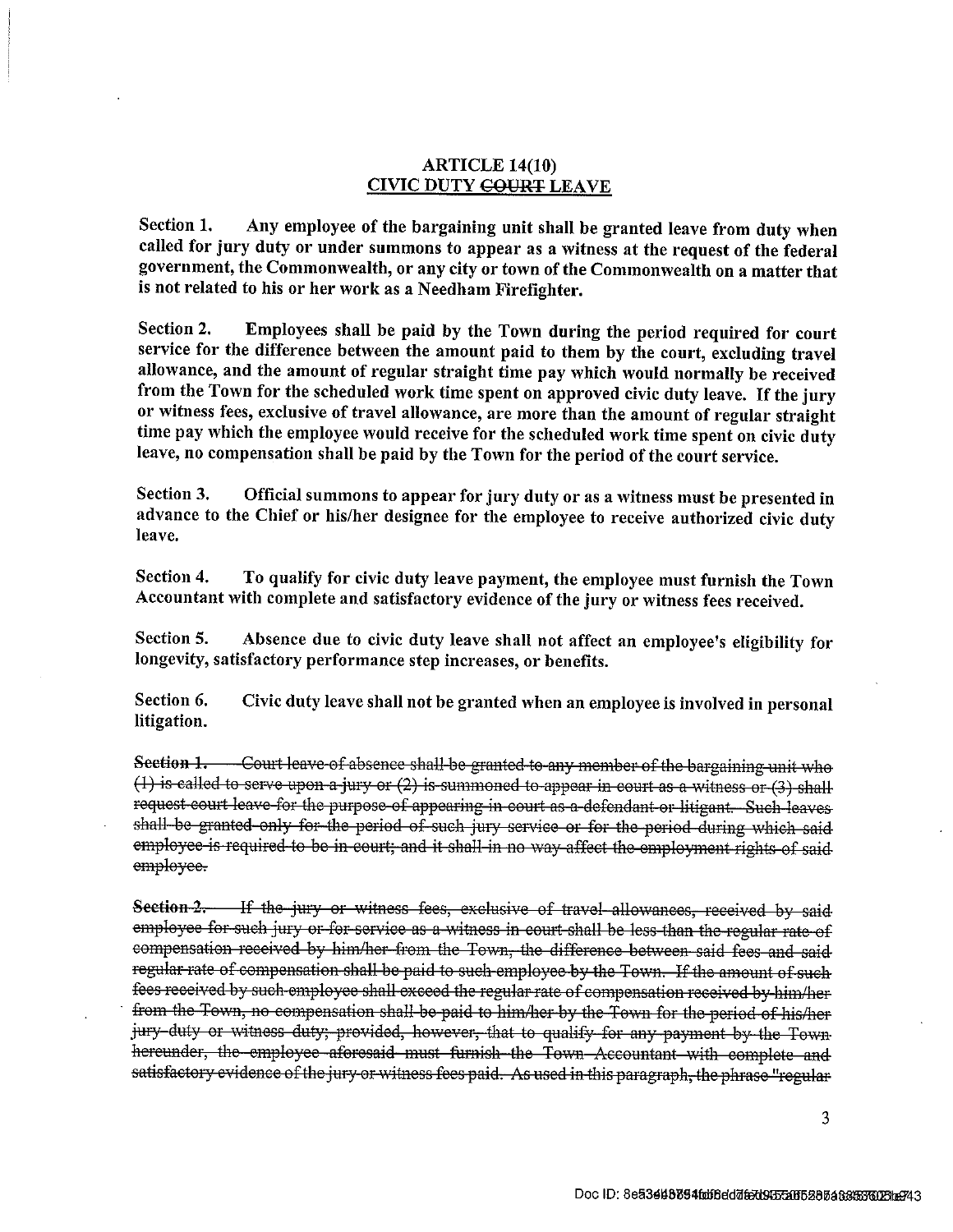rate of compensation" shall mean the amount of salary or wages which the Town would pay to such employee for the hours of work which he/she would normally perform during the fiscal time period otherwise consumed by his/her jury or witness service.

Section 3. When court leave is granted to an employee to appear in court as a defendant or litigant, it shall be granted without pay; provided however, that the said employee may, with the approval of the Chief, substitute one day of court leave with pay for one day of vacation leave with pay due to said employee during the year in which such court leave with pay is granted.

10. Amend Article 15 (Unit A) and Article 11 (Unit C) as follows:

#### $ARTICLE 15(11)$ **MILITARY LEAVE**

Section 1. **Reserve Service** An employee who is a member of a state or federal military reserve unit shall be entitled to leave of absence from a permanent position for required military service under orders, for a period not to exceed seventeen  $(17)$  days up to forty  $(40)$  tours per calendar year of such leave to be with regular pay for normally scheduled work hours. + to one normal working week of such-leave to be with full regular straight time pay for normally scheduled work hours.

Section 2. Draft Board Appearances and Physicals Military leave of absence with full regular straight time pay for normally scheduled work hours shall be granted to employees on occasion of their required appearance under orders before armed forces draft boards or for physical examinations by such boards.

Section 3. Active Duty Military leave of absence without pay shall be granted to employees called under orders for active duty with the state or federal armed forces for compulsory service other than the annual routine tour of duty for training purposes.

Section 4. **Notification and Approval Requirements** Every employee desiring military leave as provided hereunder shall request such leave in writing in advance from the Fire Chief, and such request shall provide written proof from military or selective service officials indicating the date of departure and length of service required.

Town of Needham Needham Firefighters Local 1706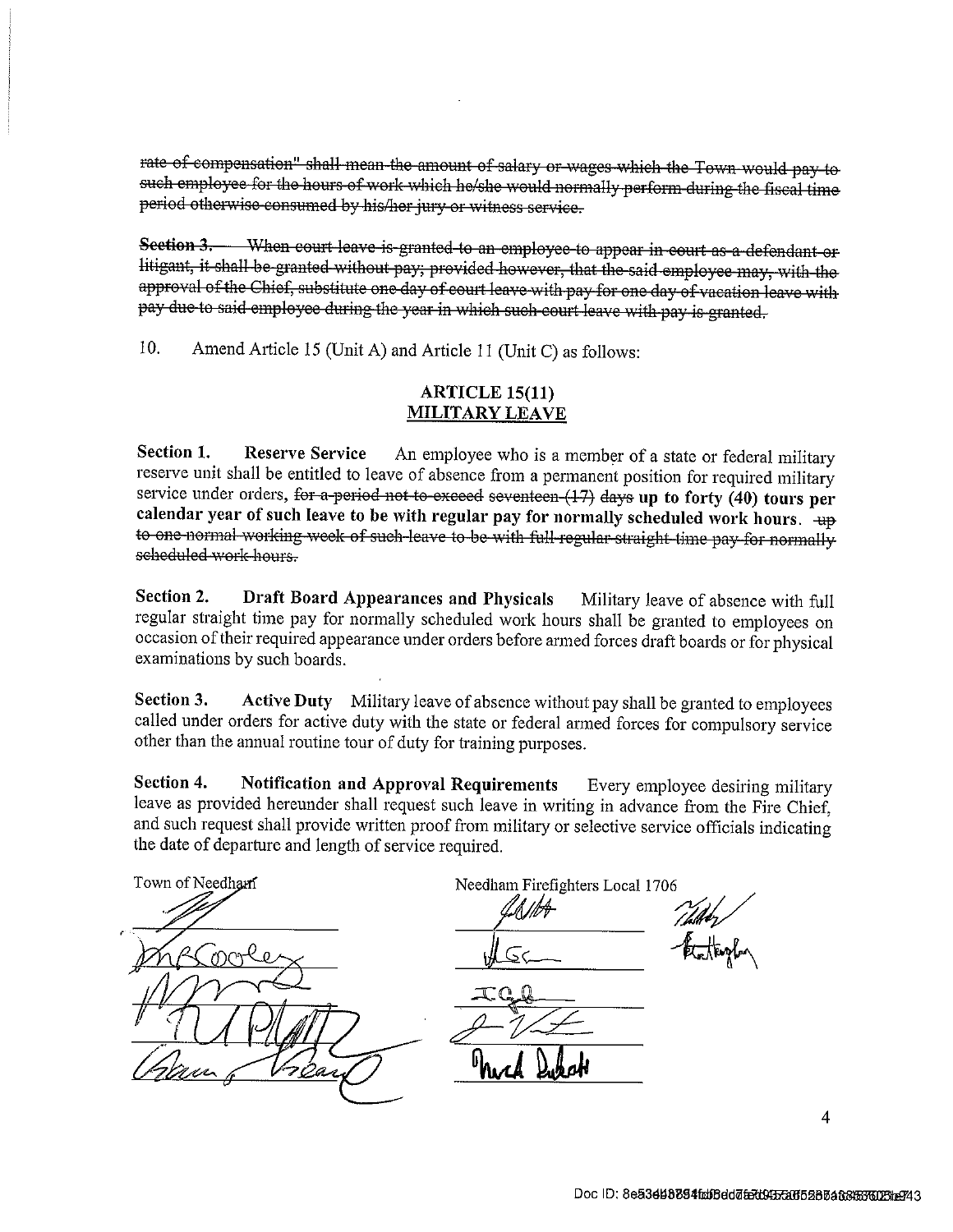3-22-2022 Date: Date: own Manager/Date  $3 - 23 - 2022$ 

 $\ddot{\phantom{1}}$ 

This agreement shall be executed in one or more counterparts, each of which when so executed shall constitute but one and the same instrument

 $\ddot{\phantom{a}}$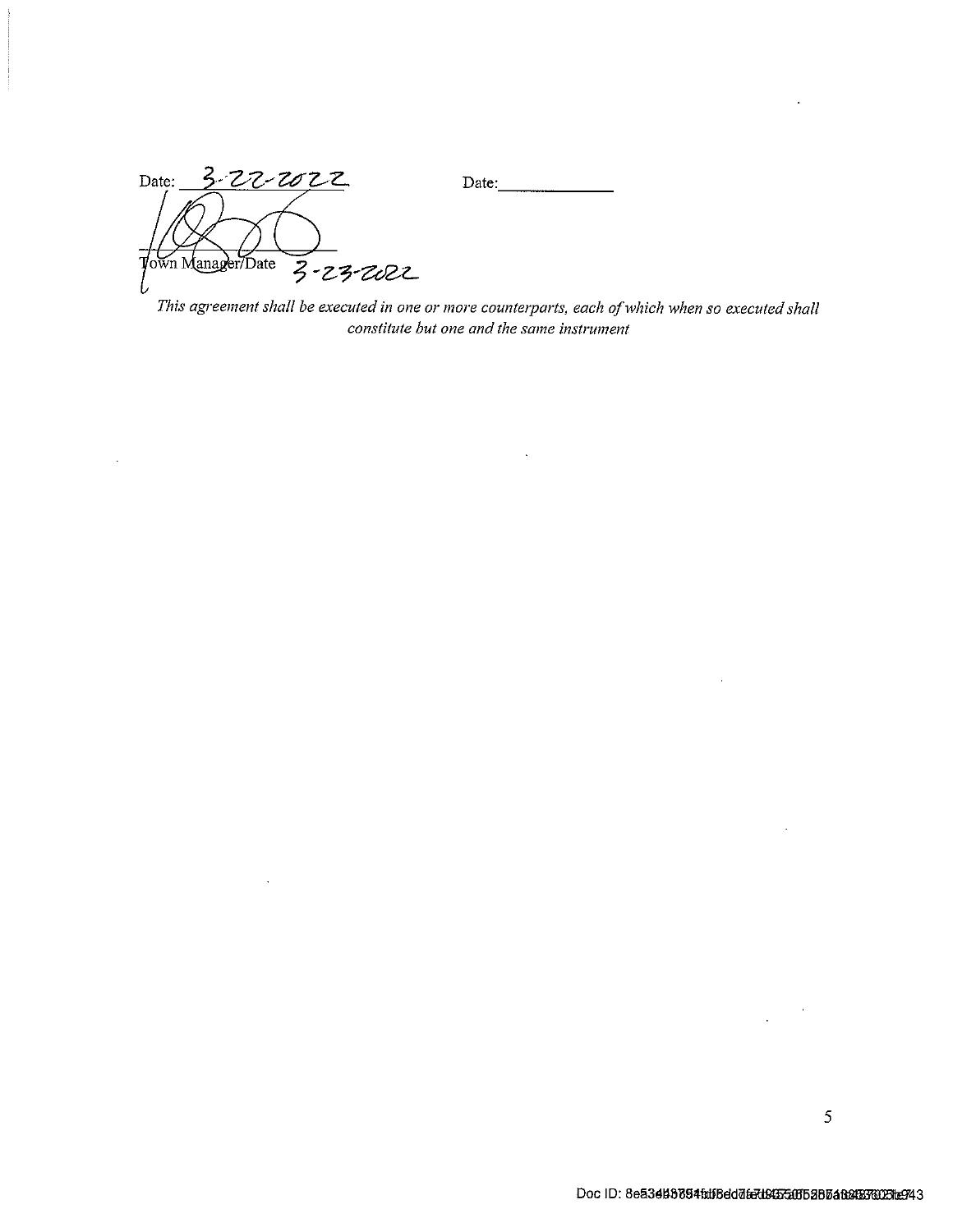#### **Town of Needham Proposals to Needham Fire Union 42 Hour and 40 Hour Employees (The Entire Article is Included to Make it Easier to Follow Changes)** 2.25.2022

## **ARTICLE 6 (Unit A) HOURS OF WORK AND OVERTIME**

#### **Section 1.**

- (a) **Except as set forth in sections 7 and 8 below,** the average regular work week over an eight-week cycle as established by the Fire Chief for all employees covered by this agreement shall be 42 hours. The regular work schedule shall consist of one twenty-four-hour shift commencing at 8:00 a.m. and concluding at 8:00 a.m. the following day. The regular work week shall consist of one (1) 24-hour period on duty followed by three (3) 24-hour days off duty.
- (b) The applicable provisions of Chapter 48, Section 58C of the General Laws of Massachusetts, as amended, shall apply to hours of duty in excess of the average regular work week. The Fire Chief shall be solely responsible for determining whether an employee is given time off or such employee is paid for such period of overtime duty as provided in Section 58C.
- (c) It is understood that the conversion to the "twenty-four-hour shift" shall not apply to the Deputy Chief of Operations, the designated Fire Inspectors, **the EMS Administrator**, or firefighters assigned to temporary modified work programs in accordance with Article 11, Section 5 of this Agreement.
- (d)
- 1. The twenty-four-hour shift shall retain all aspects of the current 10- and 14 hour schedule so that current practices with regard to leave time remain intact. The terms "shift," "tour," and "day" as appearing in this Agreement are synonymous and shall continue to mean one (1) 10-hour day or one (1) 14-hour night and not the full 24-hour period unless specifically indicated as such.
- 2. Vacation An employee will be charged 10 hours for a day tour (8:00 a.m. to 6:00 p.m.) and 14 hours for the night tour  $(6:00 \text{ p.m. to } 8:00 \text{ a.m.})$  in accordance with the provisions of Article 12.
- 3. Sick Leave An employee will be charged one "tour" for each day or night absent due to illness in accordance with the provisions of Article 16.
- 4. Personal Leave An employee will be charged one 24-hour period in accordance with the provisions of Article 13.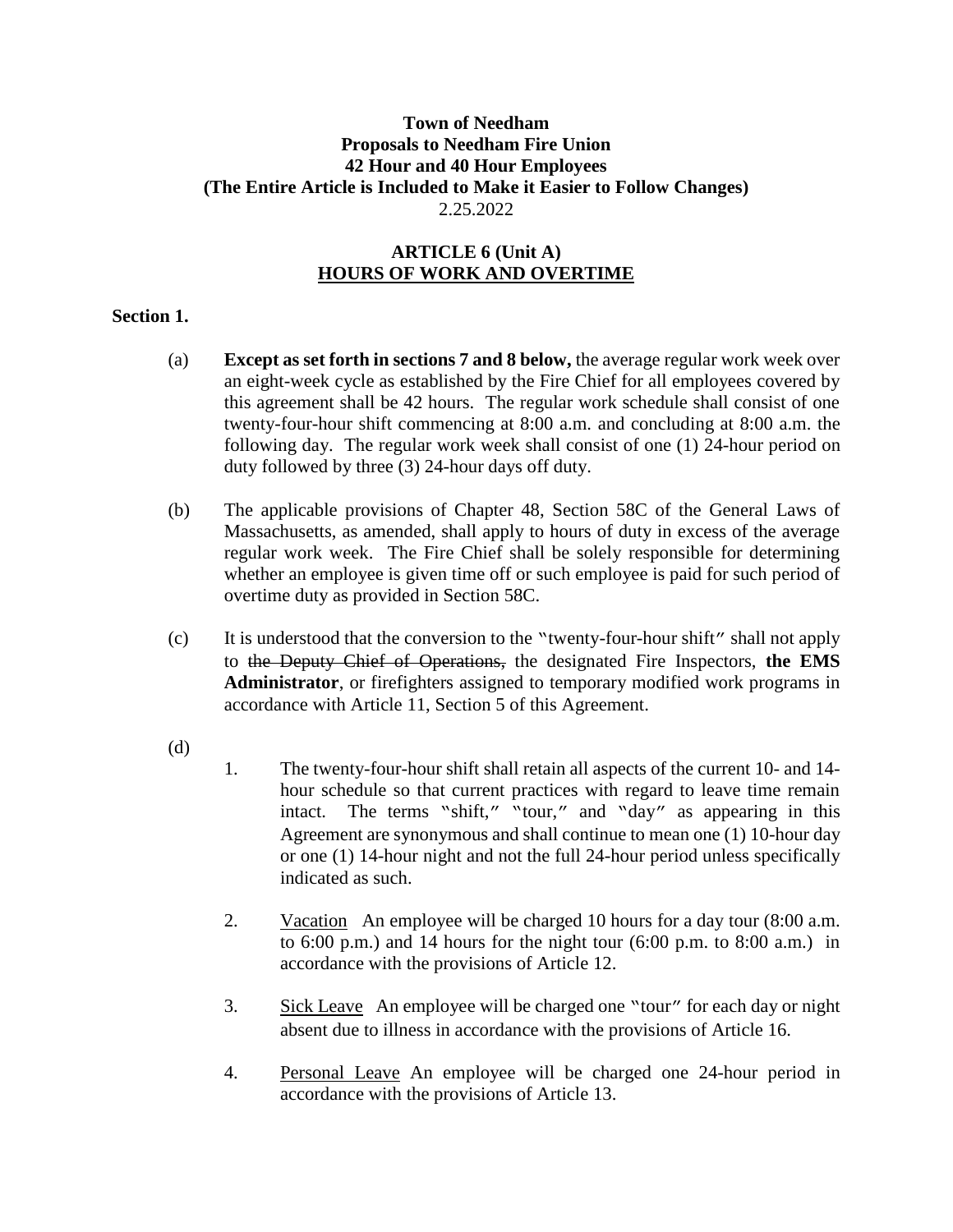- 5. Union Business An employee will be charged one day or one night, as appropriate in accordance with the provisions of Article 13.
- (e) Nothing shall prohibit the Fire Chief from conducting training sessions for employees in the evening and/or on weekend hours.
- (f) The 24-hour shift shall not serve to increase or decrease the benefit level of any section of the contract not specifically enumerated herein.

**Section 2.** Hourly overtime rate of pay is figured by taking the **hourly** actual rate of pay in classification, dividing it by numbers of weeks in the year (52), dividing answer to above by number of hours in average work week (42) for Fire Department, and then multiplying **it** previous figure by one and a half.

**Section 3**. **Substitutions** Uniformed members of Fire Department shall be permitted to substitute or exchange time with members of equal rank within department subject to approval of the Chief, or Deputy Chief. Request for substitutions shall be in writing and shall set forth time when the substitutions will be adjusted. Time must be adjusted within 60 days.

**Section 4**. The payroll week shall consist of any 7 consecutive days used by the Town for payroll purposes.

**Section 5.** An employee called back to work shall be guaranteed a minimum of four (4) hours work at time and one-half. This guarantee of four (4) hours shall not apply if an employee is called to work within the four (4) hour period immediately prior to the regular starting time of his/her shift.

**Section 6.** The present practice of allowing employees a "meal hour" when assigned to work a consecutive shift shall continue, except that said meal hour shall be compensated at the same overtime rate of pay (time and one-half) as each other hour of said consecutive shift, however, effective upon the issuance of the arbitration award in Case No. PF 20-1976 the following policy shall apply:

In the case of a firefighter working consecutive shifts, such firefighter shall be given the option of (a) remaining at work in the fire station for one (1) hour at the break in the shift and being paid at time and one-half for that hour, as well as for the other hours of the additional shift, or (b) taking the hour as a meal period during which time he/she is free to leave the station and for which he/she will not be paid.

## **Section 7. Work Schedules for Fire Inspectors**

(a) The work schedules of Fire Inspectors shall consist of the following, and will be arranged such that a Fire Inspector is scheduled to work every day from Monday through Friday: a two week rotation consisting of Monday through Thursday one week and Tuesday through Friday the next, ten hours per day ("4/4 rotation").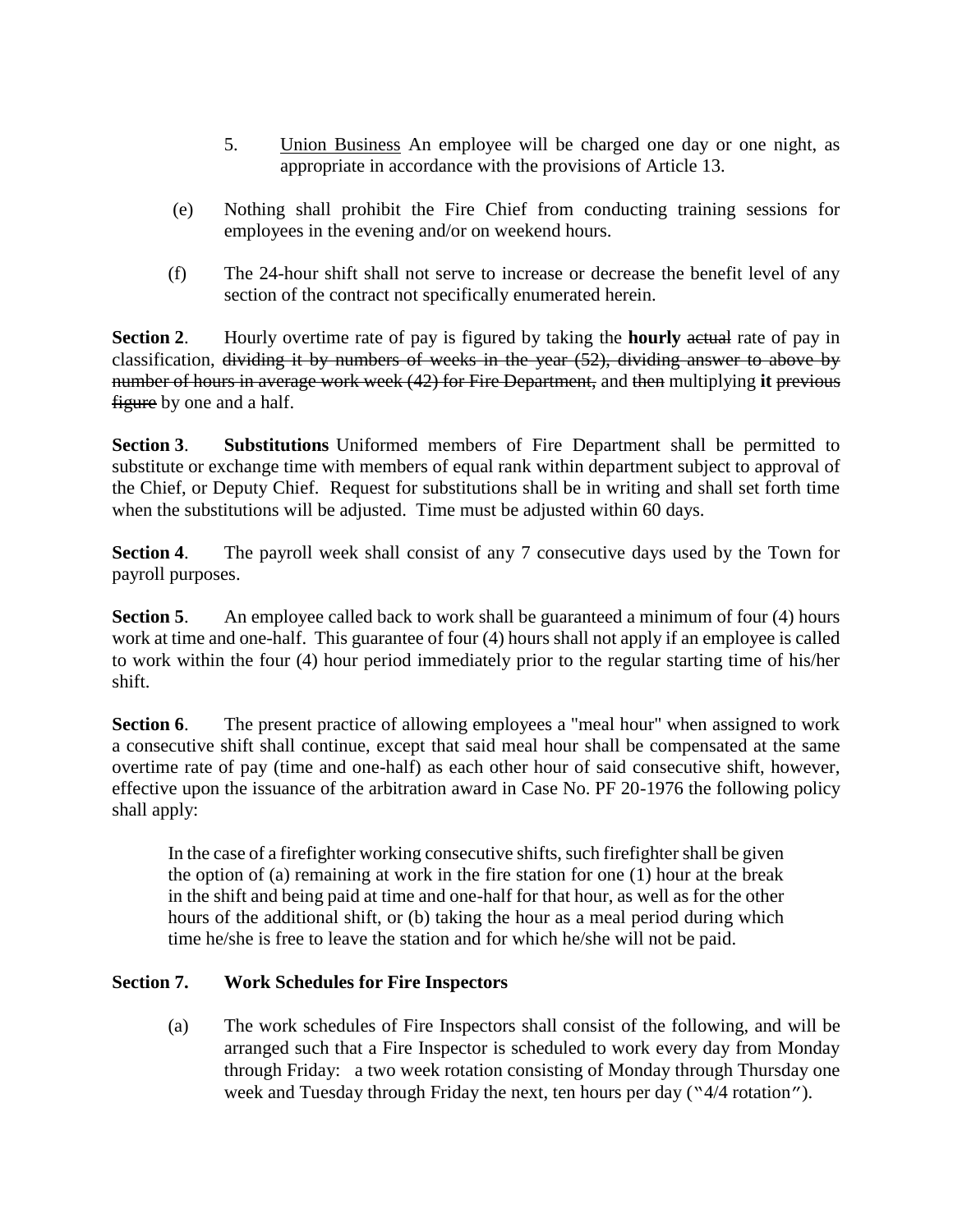- (b) One Fire Inspector shall be "on-call" each week of the year, and in return for remaining available, each Inspector on the "4/4" schedule shall be paid two and one half (2.5) hours of regular straight time pay each week**.** Fire Inspectors required to return to work after a completed shift or on a scheduled day off shall be entitled to the four (4) hour call back provisions contained in Article 6, Section 5.
- (c) The on-call pay and overtime shall be paid out of the \$445,000 contractual overtime account.
- (d) The Fire Inspector assignment will first be offered to Firefighters, the selection of which shall be determined by the Fire Chief. In the event that no Firefighter makes an application to serve as a Fire Inspector within 30 days of the posting of the assignment vacancy, the Fire Chief may reassign any or all of the duties of the Fire Inspector to a new employee in Unit B. In such instances, the Fire Chief may assign those portions of the Fire Inspectors' work as cannot appropriately be assigned to Unit B employees to a member or members of Unit A. The Town acknowledges that the Union reserves the right to bargain over the impact of such assignment to Unit A. Future vacancies in the Fire Inspector assignment will be offered first to Firefighters in Unit A.

#### **Section 8. EMS Administrator**

- **(a) The work schedule of the EMA Administrator shall consist of four 10-hour days as determined by the Fire Chief.**
- **(b) The EMS Administrator shall be considered out-of-rotation in accordance with Section 6(g) of Article 4.**

#### **ARTICLE 5 (Unit C) HOURS OF WORK AND OVERTIME**

#### **Section 1.**

- (a) The average regular work week over an eight-week cycle as established by the Fire Chief for all employees covered by this agreement shall be 42 hours. The regular work schedule shall consist of one twenty-four-hour shift commencing at 8:00 a.m. and concluding at 8:00 a.m. the following day. The regular work week shall consist of one (1) 24-hour period on duty followed by three (3) 24-hour days off duty.
- (b) The applicable provisions of Chapter 48, Section 58C of the General Laws of Massachusetts, as amended, shall apply to hours of duty in excess of the average regular work week. The Fire Chief shall be solely responsible for determining whether an employee is given time off or such employee is paid for such period of overtime duty as provided in Section 58C.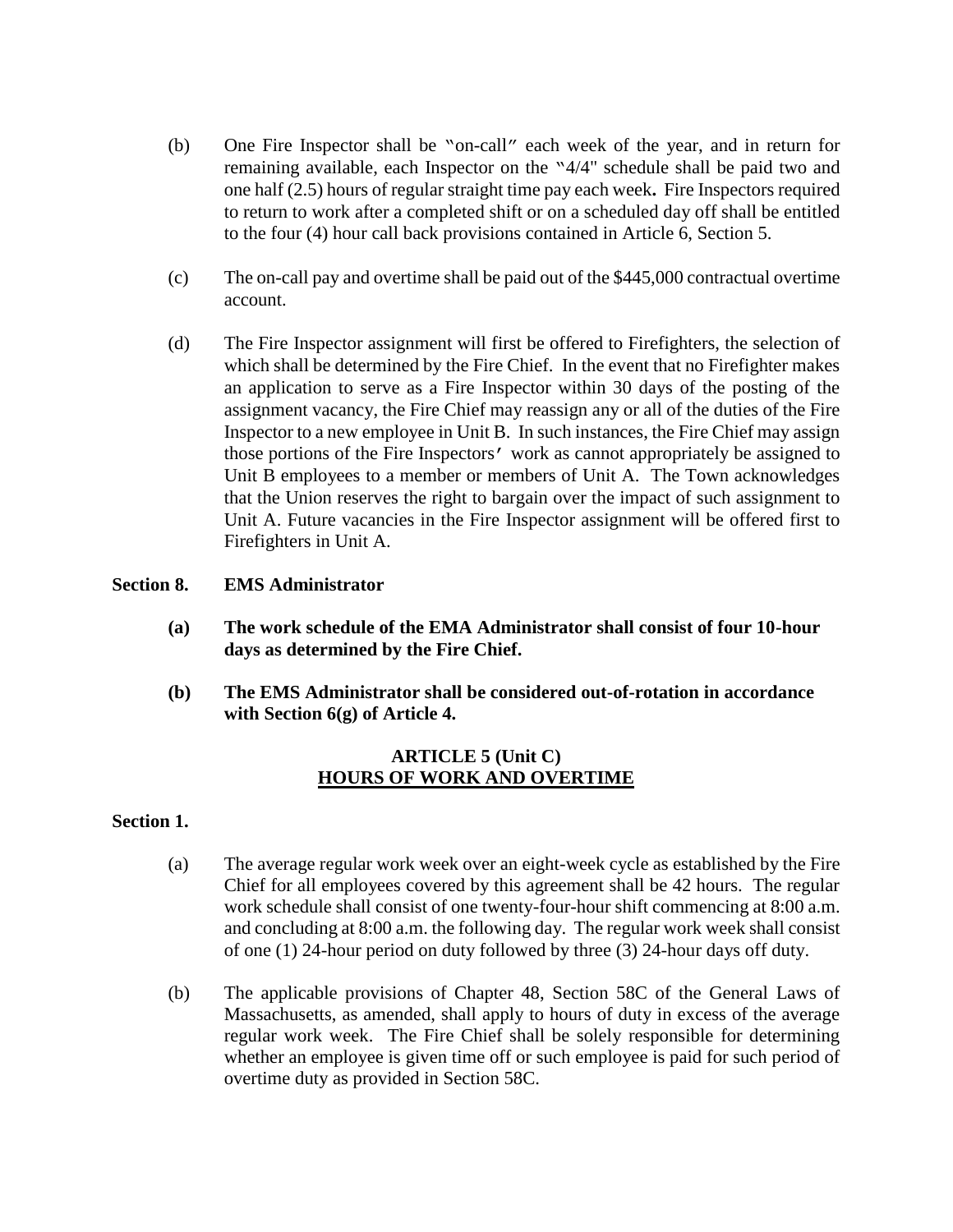- 1. It is understood that the conversion to the "twenty-four-hour shift" shall not apply to the Deputy Chief of Operations, the designated Fire Inspectors, or **bargaining unit members** firefighters assigned to temporary modified work programs in accordance with Article 14, Section 5 of this Agreement.
- 2. The average regular workweek on an eight-week cycle for Deputy Chief of Operations and the Fire Inspectors shall be forty (40) hours. For the Deputy Chief of Operations, one "shift," "tour," or "day" shall mean eight (8) hours. For the Fire Inspectors, one "shift," "tour," or "day" shall mean ten (10) hours.
- 3. The Deputy Chief of Operations shall be charged eight (8) hours for each tour of accrued or other leave use, and the Fire Inspectors shall be charged ten (10) hours for such leave use.
- (d)
- 1. The twenty-four-hour shift shall retain all aspects of the current 10- and 14 hour schedule so that current practices with regard to leave time remain intact. The terms "shift," "tour," and "day" as appearing in this Agreement are synonymous and shall continue to mean one (1) 10-hour day or one (1) 14 hour night and not the full 24 hour period unless specifically indicated as such.
- 2. Vacation An employee will be charged 10 hours for a day tour (8:00 a.m. to 6:00 p.m.) and 14 hours for the night tour (6:00 p.m. to 8:00 a.m.) in accordance with the provisions of Article 8.
- 3. Sick Leave An employee will be charged one "tour" for each day or night absent due to illness in accordance with the provisions of Article 12.
- 4. Personal Leave An employee will be charged one day or one night, as appropriate in accordance with the provisions of Article 9.
- 5. Union Business An employee will be charged one day or one night, as appropriate, in accordance with the provisions of Article 9.
- (e) Nothing shall prohibit the Fire Chief from conducting training sessions for employees in the evening and/or on weekend hours.
- (f) The 24-hour shift shall not serve to increase or decrease the benefit level of any section of the contract not specifically enumerated herein.

**Section 2.** Hourly overtime rate of pay is figured by taking the **hourly** actual rate of pay in classification, dividing it by numbers of weeks in the year (52), dividing answer to above by

(c)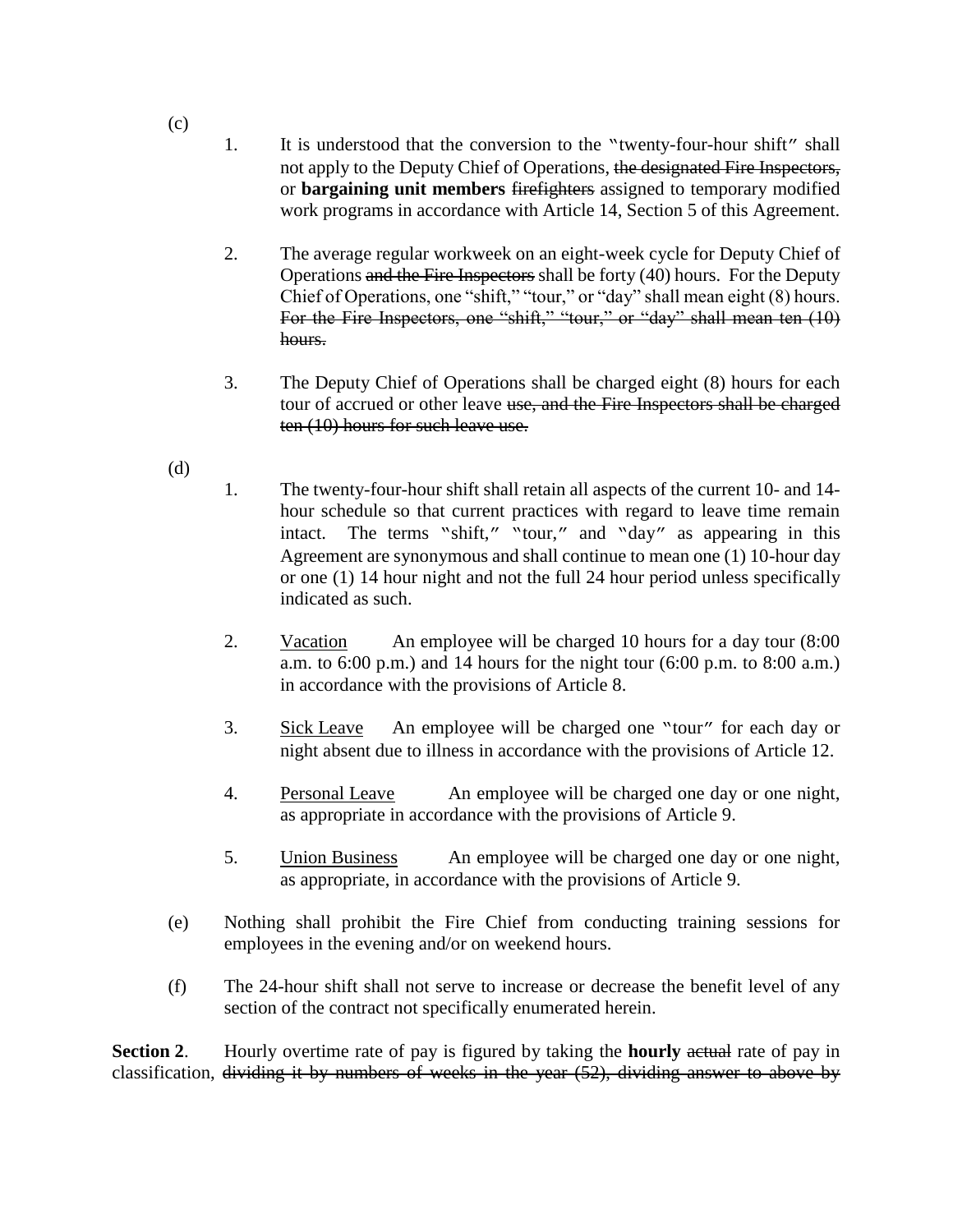number of hours in average work week (42) for Fire Department, and then multiplying **it** previous figure by one and a half.

**Section 3**. The payroll week shall consist of any 7 consecutive days used by the Town for payroll purposes.

**Section 4.** An employee called back to work shall be guaranteed a minimum of four (4) hours work at time and one half. This guarantee of four (4) hours shall not apply if any employee is called to work within the four (4) hour period immediately prior to the regular starting time of his/her shift.

**Section 5.** Any employee who completes his/her regular shift, then is recalled back for court appearance, shall be guaranteed a minimum of four (4) hours of work at overtime rate of pay.

## **ARTICLE 12 (Unit A) VACATIONS**

**Section 1. Scheduling** Vacation time may be taken by an employee after 72-hour notice.

**Section 2**. **Eligibility** Employees must be on the payroll as of July 1 of any fiscal year in order to be eligible to receive vacation leave allowance credit for the prior fiscal year, except as provided in Section 4.

**Section 3**. **Use and Accumulation** The vacation year for all employees shall be the period from July 1 to June 30. Vacation leave allowance must be taken in the vacation year immediately following the one in which it is earned. Vacation leave credit shall not be cumulative from one vacation year to another except when an employee's vacation scheduled for the month immediately preceding the date on which it is due to expire is canceled by the Fire Chief to meet an emergency or offset a critical personnel shortage. In such instances, the amount of such canceled vacation leave may be carried over into the next vacation year.

**Section 4.** Members of the bargaining unit on approved Injury on Duty status in accordance with Article 10 after March  $1<sup>st</sup>$  of the fiscal year, and who have been on approved IOD status for more than thirty (30) days in that fiscal year may have the Town buy back the remainder of their vacation leave, at their regular rate of pay, available as of June  $30<sup>th</sup>$  of the fiscal year.

**Section 5**. **Employee Termination or Death** Whenever employment is terminated through dismissal through no fault on the part of the employee, or by retirement, or by an employee eligible to receive a vested pension from the Needham Retirement System, or by entrance into military service under orders, or by death, the employee shall be paid an amount equal to the vacation as earned and not yet granted in the vacation year prior to such termination. In addition, payments shall be made for that portion of the vacation leave earned in the vacation year during which the termination occurred, up to the time of the employee's separation from the payroll.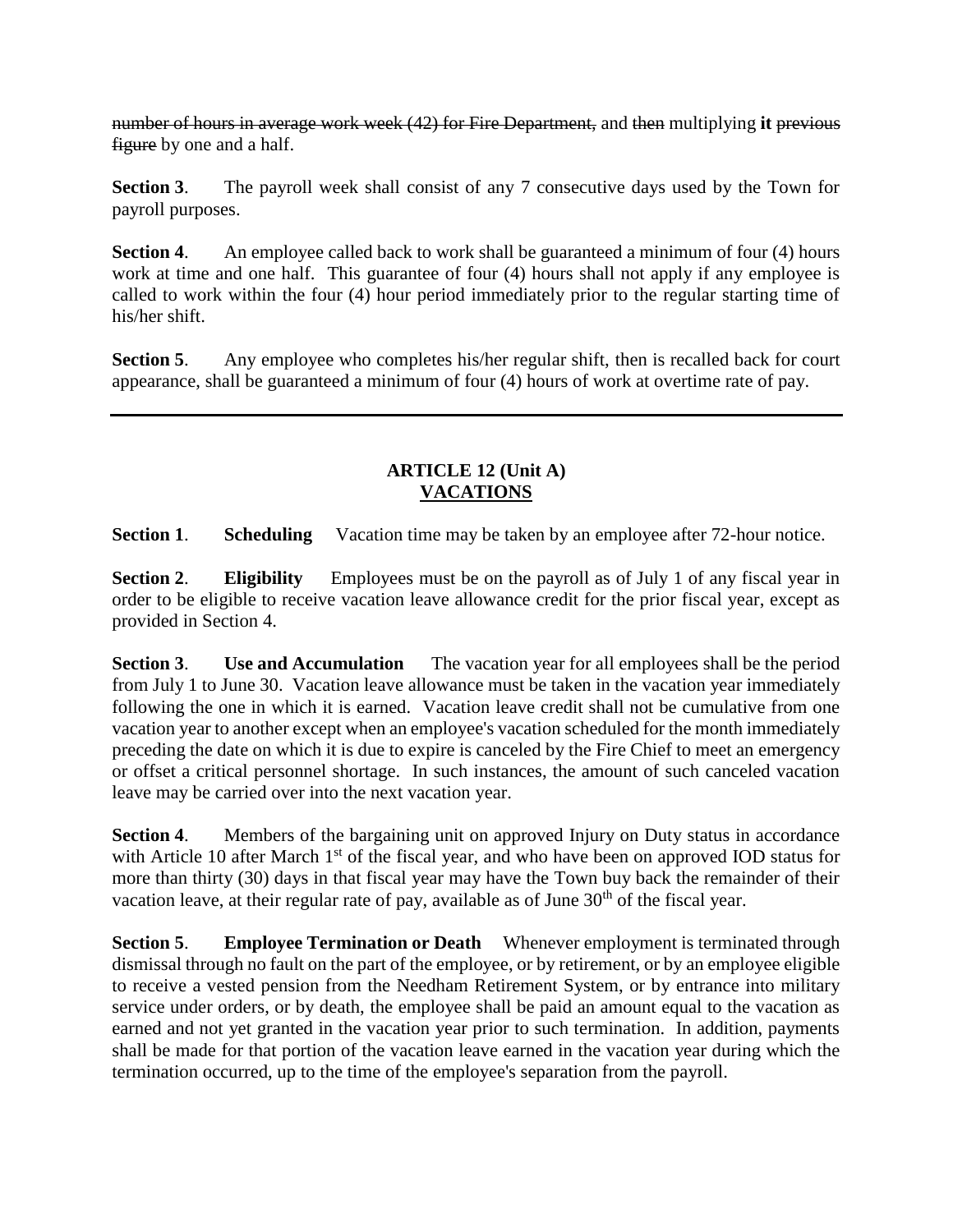#### **Section 6. Amount of Paid Vacation Leave Allowance**

- (a) Employees who have been employed for less than twelve (12) months as of July first (1st) shall be granted paid vacation leave allowance at the rate of one shift for each complete calendar month of continuous employment in the prior fiscal year, up to but not exceeding eight (8) shifts.
- (b) Vacation leave allowance shall be granted to eligible employees after one year of continuous service, as follows:

| <b>Length of Continuous Service</b>             | <b>Vacation Leave</b><br><b>Allowance July 1</b> |                              |  |  |  |
|-------------------------------------------------|--------------------------------------------------|------------------------------|--|--|--|
|                                                 | 24 Hour<br>Shift                                 | $4-10$ Hour<br><b>Shifts</b> |  |  |  |
| One (1) Year but less than Five (5) Years       | 4D 4N                                            | 8 Shifts                     |  |  |  |
| Five $(5)$ Years but less than Ten $(10)$ Years | 6D <sub>6N</sub>                                 | 12 Shifts                    |  |  |  |
| Ten (10) Years but less than Twenty (20) Years  | 8D 8N                                            | 16 Shifts                    |  |  |  |
| Twenty (20) or more Years                       | 10D 10N                                          | 20 Shifts                    |  |  |  |

(c) Granting of the third, fourth, and fifth vacation weeks to eligible employees with the required length of service shall be made as of July 1 of the fiscal year in which the employee's fifth, tenth or twentieth anniversary occurs, respectively, for use during that fiscal year.

#### **ARTICLE 8 (Unit C) VACATIONS**

**Section 1. Scheduling** Vacation time may be taken by an employee after 72-hour notice.

**Section 2. Eligibility** Employees must be on the payroll as of July 1 of any fiscal year in order to be eligible to receive vacation leave allowance credit for the prior fiscal year, except as provided in Section 4.

**Section 3. Use and Accumulation** The vacation year for all employees shall be the period from July 1 to June 30. Vacation leave allowance must be taken in the vacation year immediately following the one in which it is earned. Vacation leave credit shall not be cumulative from one vacation year to another except when an employee's vacation scheduled for the month immediately preceding the date on which it is due to expire is canceled by the Fire Chief to meet an emergency or offset a critical personnel shortage. In such instances, the amount of such canceled vacation leave may be carried over into the next vacation year.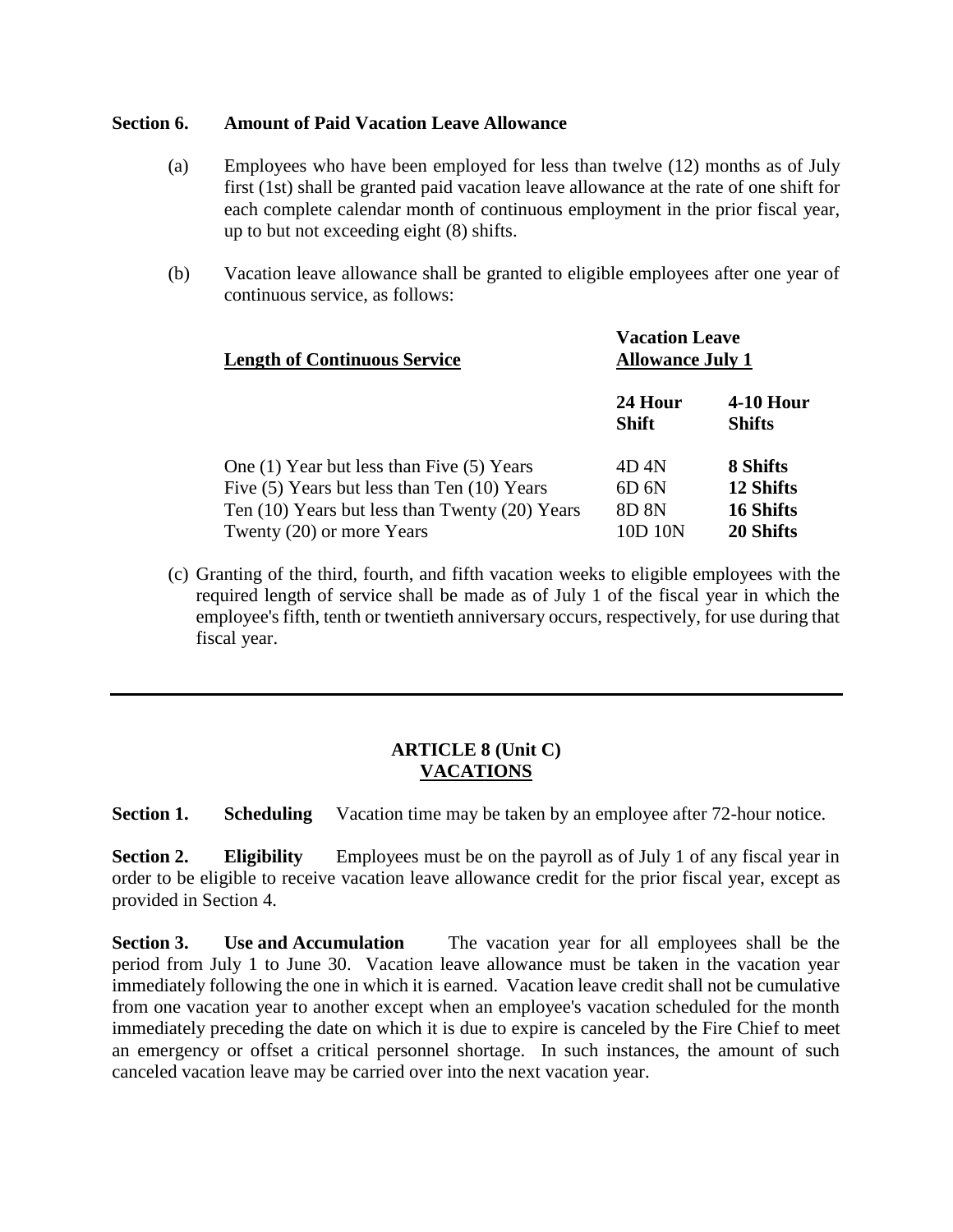**Section 4.** Members of the bargaining unit on approved Injury on Duty status in accordance with Article 10 after March  $1<sup>st</sup>$  of the fiscal year, and who have been on approved IOD status for more than thirty (30) days in that fiscal year may have the Town buy back the remainder of their vacation leave, at their regular rate of pay, available as of June  $30<sup>th</sup>$  of the fiscal year.

**Section 5. Employee Termination or Death** Whenever employment is terminated through dismissal through no fault on the part of the employee, or by retirement, or by an employee eligible to receive a vested pension from the Needham retirement system, or by entrance into military service under orders, or by death, the employee shall be paid an amount equal to the vacation allowance as earned and not yet granted in the vacation year prior to such termination. In addition, payments shall be made for that portion of the vacation leave earned in the vacation year during which the termination occurred, up to the time of the employee's separation from the payroll.

## **Section 6. Amount of Paid Vacation Leave Allowance**

- (a) Employees who have been employed for less than twelve (12) months as of July first (1st) shall be granted paid vacation leave allowance at the rate of one shift for each complete calendar month of continuous employment in the prior fiscal year, up to but not exceeding eight (8) shifts.
- (b) Vacation leave allowance shall be granted to eligible employees after one year of continuous service, as follows:

| <b>Length of Continuous Service</b>                | <b>Vacation Leave</b><br><b>Allowance July 1</b> |               |  |  |  |
|----------------------------------------------------|--------------------------------------------------|---------------|--|--|--|
|                                                    | 24-Hour                                          | 5-8 Hour      |  |  |  |
|                                                    | <b>Shifts</b>                                    | <b>Shifts</b> |  |  |  |
| One (1) Year but less than Five (5) Years          | 4D 4N                                            | 80 hours      |  |  |  |
| Five $(5)$ Years but less than Ten $(10)$ Years    | 6D <sub>6N</sub>                                 | 120 hours     |  |  |  |
| Ten $(10)$ Years but less than Twenty $(20)$ Years | 8D 8N                                            | 160 hours     |  |  |  |
| Twenty (20) or more Years                          | 10D 10N                                          | 200 hours     |  |  |  |

(c) Granting of the third, fourth, and fifth vacation weeks to eligible employees with the required length of service shall be made as of July 1 of the fiscal year in which the employee's fifth, tenth or twentieth anniversary occurs, respectively, for use during that fiscal year.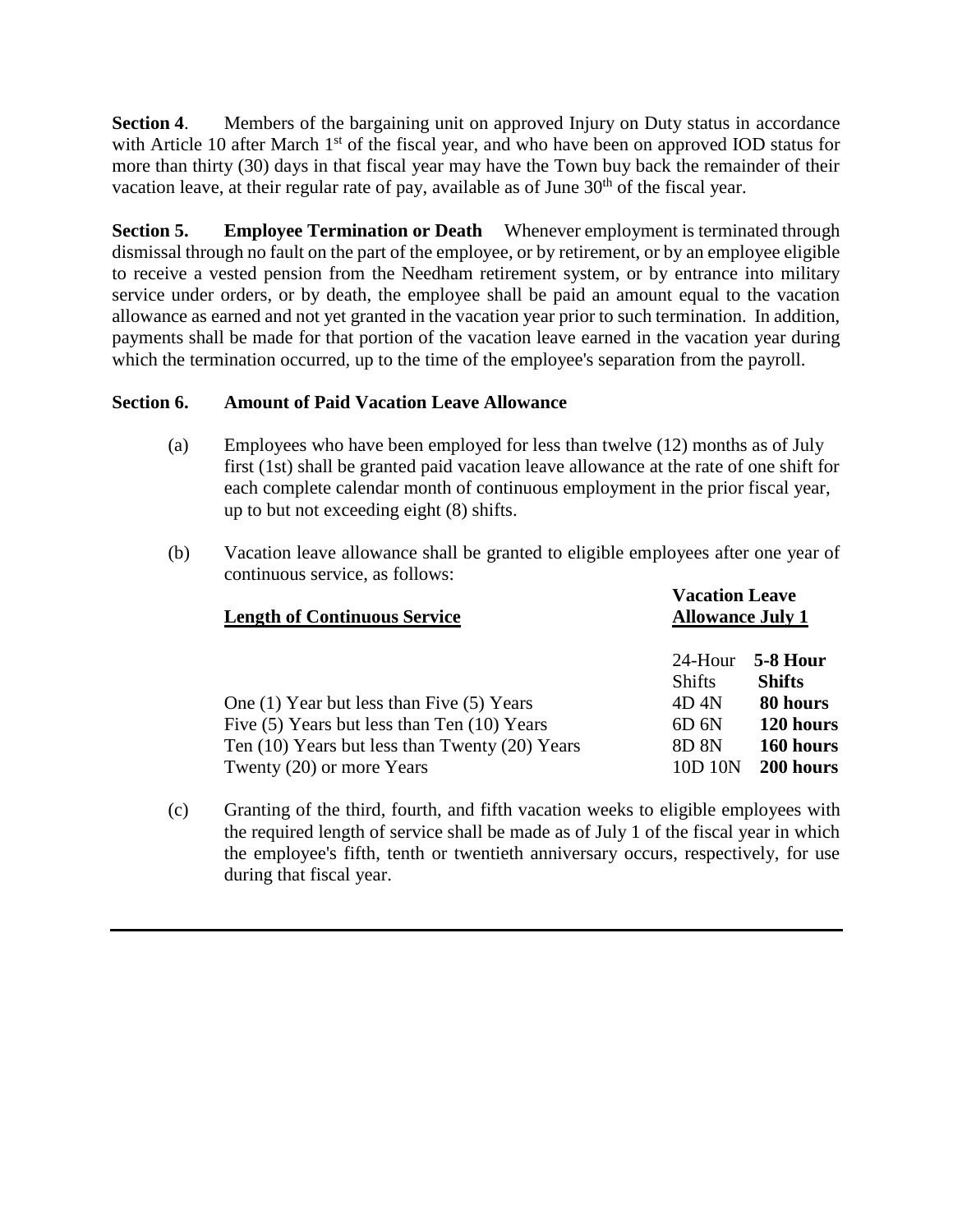#### **ARTICLE 13 (Unit A) AUTHORIZED UNPAID LEAVE OF ABSENCE**

#### **Section 1**. **Unpaid Leave of Absence**

- (a) At the discretion of the Fire Chief, members of the bargaining unit may be permitted an unpaid leave of absence of up to two weeks duration, upon submission of a written request therefore stating the reason and length of the requested leave.
- (b) Requests for leaves of absence of longer than two weeks duration must be submitted in writing and approved in advance by the Town Manager, as well as the Fire Chief.
- (c) Employees granted leaves of absence in excess of thirty (30) days, will not be eligible to earn vacation, sick or other leave credits for the period of the leave, but may be permitted to continue insurance coverage at the employee's expense. Longevity and leave eligibility dates will be adjusted by the number of days equal to the leave of absence.

**Section 2**. **Personal Business** One 24-hour shift leave of absence **(two ten-hour shifts for employees on the 4-10 schedule)** with full pay shall be granted for personal business during any fiscal year with written approval of the Fire Chief and shall be requested in writing at least fortyeight (48) hours prior to the date selected. It is understood that the day tour will be covered on an overtime basis and the night tour will be included in the daily fallback amount.

**Section 3. Union Business** Upon timely written request, the Town agrees to grant a total of not more than twenty-eight (28) tours (one day or one night **or one ten-hour shift**) off with pay in each fiscal year for Union business. It is agreed that the Town is not required to cover any union business tours on an overtime basis.

One member of the bargaining unit who is employed by the Town and is elected as an officer of the Professional Firefighters of Massachusetts (PFFM) shall be granted leave without loss of pay (and with full direct and fringe benefit compensation) to conduct the business of the PFFM. The maximum number of tours (one day or one night) to be covered annually shall be ten (10). It is agreed that the Town is not required to cover any PFFM union business tours on an overtime basis.

**Section 4 Administrative Leave** The Fire Chief shall have the discretion to place a member of the bargaining unit on paid administrative leave for a period not to exceed 45 calendar days in situations including, but not limited to, the investigation of a Firefighter's conduct, or the Firefighter's involvement in a traumatic event. The period of paid administrative leave may be extended by mutual agreement of the parties. The placement of a Firefighter on paid administrative leave shall not be grievable.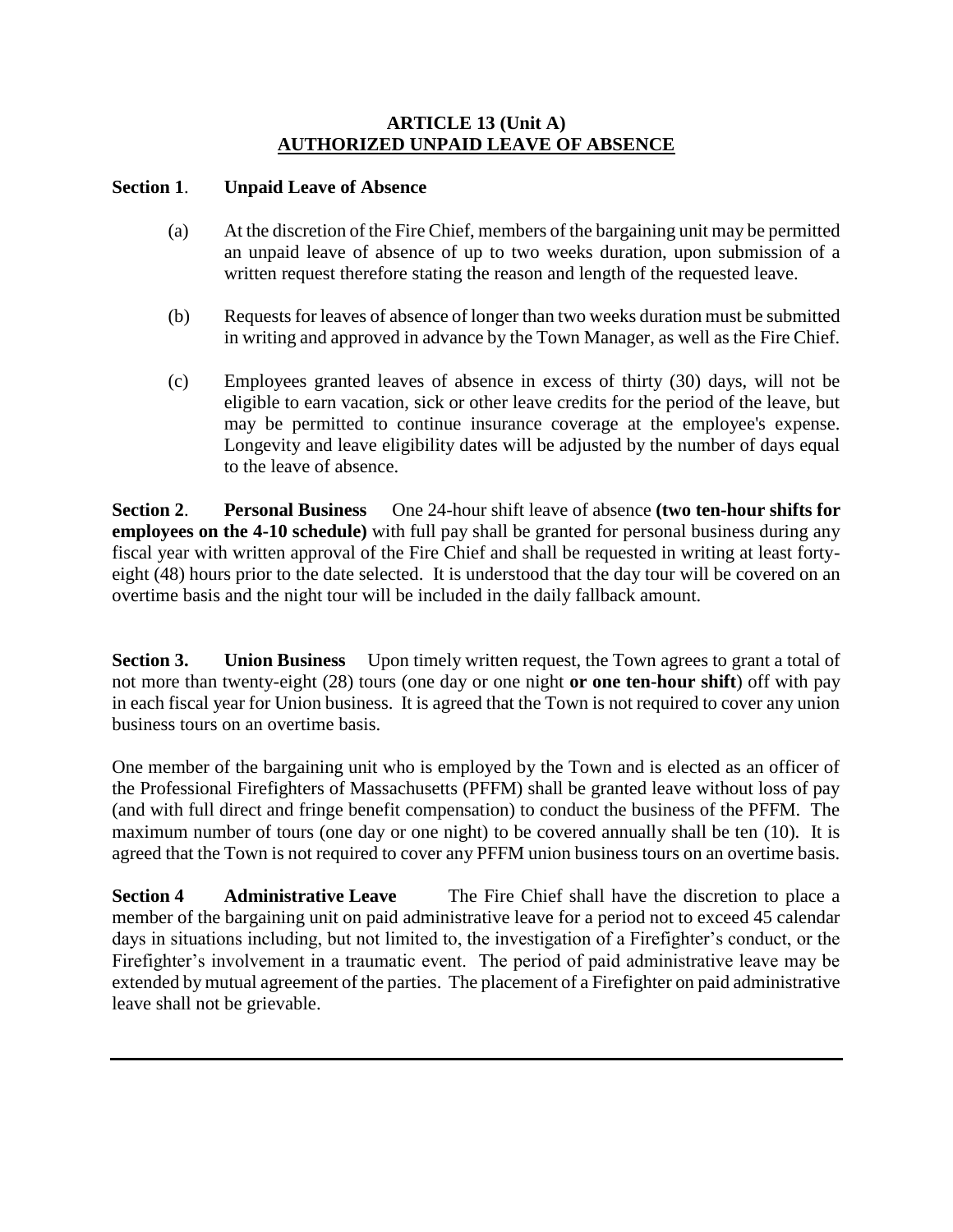#### **ARTICLE 9 (Unit C) AUTHORIZED UNPAID LEAVE OF ABSENCE**

#### **Section 1. Unpaid Leave of Absence**

- (a) At the discretion of the Fire Chief, members of the bargaining unit may be permitted an unpaid leave of absence of up to two weeks duration, upon submission of a written request therefore stating the reason and length of the requested leave.
- (b) Requests for leaves of absence of longer than two weeks duration must be submitted in writing and approved in advance by the Town Manager, as well as the Fire Chief.
- (c) Employees granted leaves of absence in excess of thirty (30) days, will not be eligible to earn vacation, sick or other leave credits for the period of the leave, but may be permitted to continue insurance coverage at the employee's expense. Longevity and leave eligibility dates will be adjusted by the number of days equal to the leave of absence.

**Section 2**. **Personal Business** One 24 hour shift leave of **absence (two eight hour shifts for employees on a forty hour schedule)** with full pay shall be granted for personal business during any fiscal year with written approval of the Fire Chief and shall be requested in writing at least forty-eight (48) hours prior to the date selected. It is understood that the day tour will be covered on an overtime basis and the night tour will be included in the daily fallback amount.

**Section 3. Union Business** Upon timely written request, the Town agrees to grant a total of not more than twenty-eight (28) tours (one day or one night **or one eight-hour shift**) off with pay in each fiscal year for Union business. It is agreed that the Town is not required to cover any union business tours on an overtime basis.

One member of the bargaining unit who is employed by the Town and is elected as an officer of the Professional Firefighters of Massachusetts (PFFM) shall be granted leave without loss of pay (and with full direct and fringe benefit compensation) to conduct the business of the PFFM. The maximum number of tours (one day or one night **or one eight-hour shift**) to be covered annually shall be ten (10). It is agreed that the Town is not required to cover any PFFM union business tours on an overtime basis.

**Section 4 Administrative Leave** The Fire Chief shall have the discretion to place a member of the bargaining unit on paid administrative leave for a period not to exceed 45 calendar days in situations including, but not limited to, the investigation of a Firefighter's conduct, or the Firefighter's involvement in a traumatic event. The period of paid administrative leave may be extended by mutual agreement of the parties. The placement of a Firefighter on paid administrative leave shall not be grievable.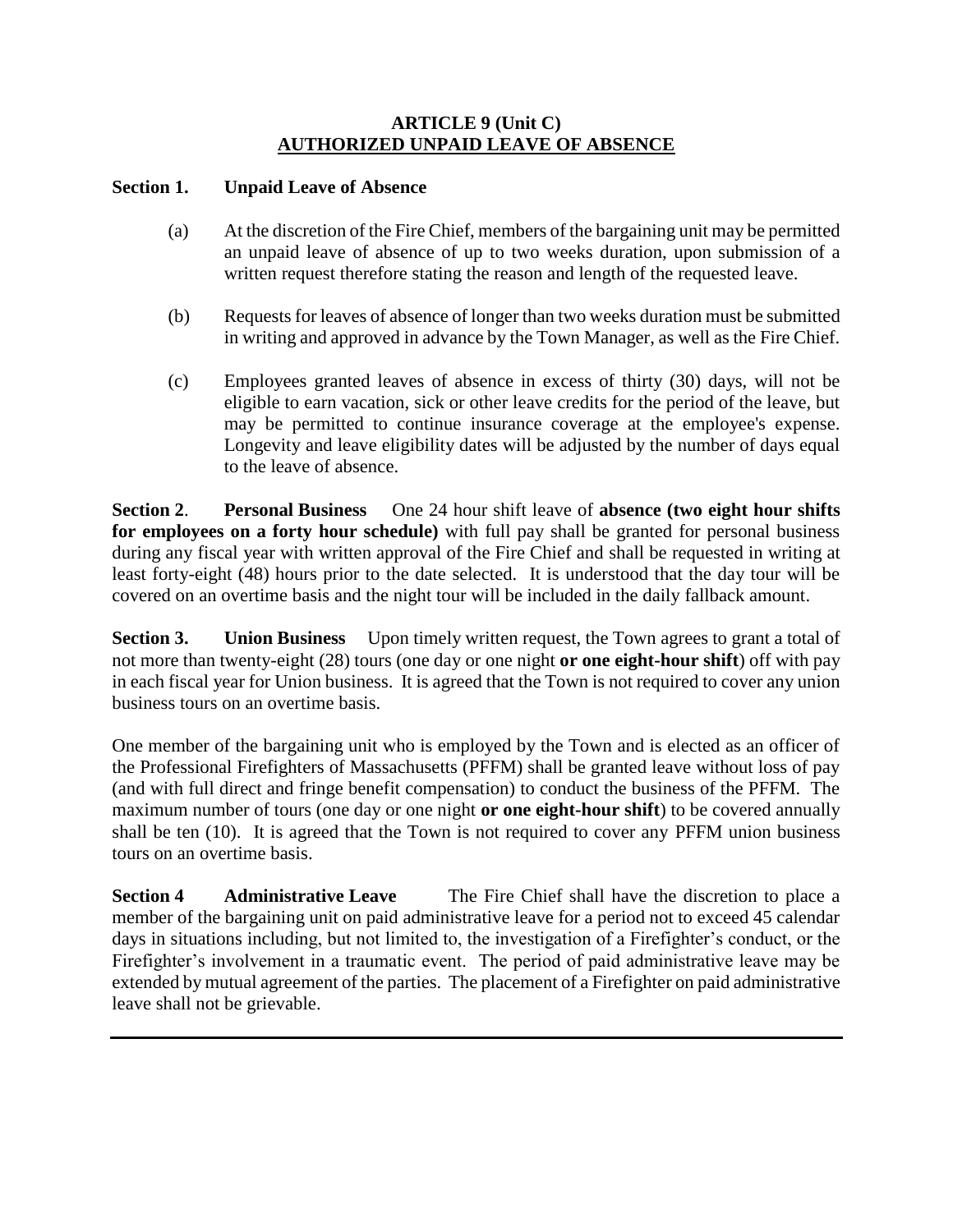#### **ARTICLE 16 NON-OCCUPATIONAL SICK LEAVE**

**Section 1. Eligibility** Members of the bargaining unit shall be eligible for non-occupational sick leave as provided hereunder.

**Section 2. Accrual Members of the bargaining unit shall accrue one and one quarter (1 ¼) tour of non-occupational sick leave for each full calendar month of continuous employment per fiscal year. The aforementioned accruals shall be added to the employee's permanent record of available non-occupational sick leave and referred to as the "non-occupational sick leave bank." For the purposes of sick leave buy back in accordance with Section 7 below, one sick tour shall be equivalent to 12 hours, provided, however, that one tour for the Fire Inspectors and EMS Administrator shall be equivalent to ten (10) hours. When calculating sick leave buy back in accordance with Section 7 below for the Fire Inspectors and EMS Administrator, the Town shall calculate the buy back for these tours using the equivalent of twelve (12) hours per tour. Tours accrued after the assignment as Fire Inspector or EMS Administrator shall be calculated using the applicable equivalent (ten hours). For the purposes of sick leave buy-back, the sick leave bank shall be calculated as follows: the total accrued sick leave hours (based on 10 or 12 hour tours) expressed in tours of 12 hours (total hours in bank divided by 12).** [NOTE: This is the language that was bargained previously but was not included in the Unit A contract. It was included in the Unit C language.]

**Section 3. Usage** Use of non-occupational sick leave shall be granted to an employee only when the employee is incapacitated from the performance of duties by personal sickness, injury or quarantine by public health authorities, except that represented employees shall be allowed to use up to three (3) tours of non-occupational sick leave when available per fiscal year for illness of a parent, spouse or child of the employee. **Sick leave used for qualified and approved family and medical leave in accordance with the FMLA is not subject to the three (3) tour limit.**

During each fiscal year, there shall be charged to the employee's total non-occupational sick leave bank the total number of tours absent from work because of non-occupational illness. An employee who reports for work and who leaves due to illness prior to 1:00 p.m. will be charged for one day (10 hours) and one night (14 hours). An employee who reports for work and who leaves due to illness after 1:00 p.m. but before 1:00 a.m. will be charged one night (14 hours). An employee who reports for work and who leaves due to illness after 1:00 a.m. will not be charged nonoccupational sick leave for the absence

**Section 4. Notification** Non-occupational sick leave shall commence on the date that notification of the employee's sickness, injury or quarantining is given to the appropriate authority or department head by the employee or the employee's family or physician.

**Section 5. Certification of Illness, Injury or Quarantine** The Fire Chief shall investigate and ascertain the validity of any request for non-occupational sick leave made by an employee, and shall approve the same if satisfied as to the validity of the request. A physician's certificate may be required by the Chief in any case of non-occupational sick leave.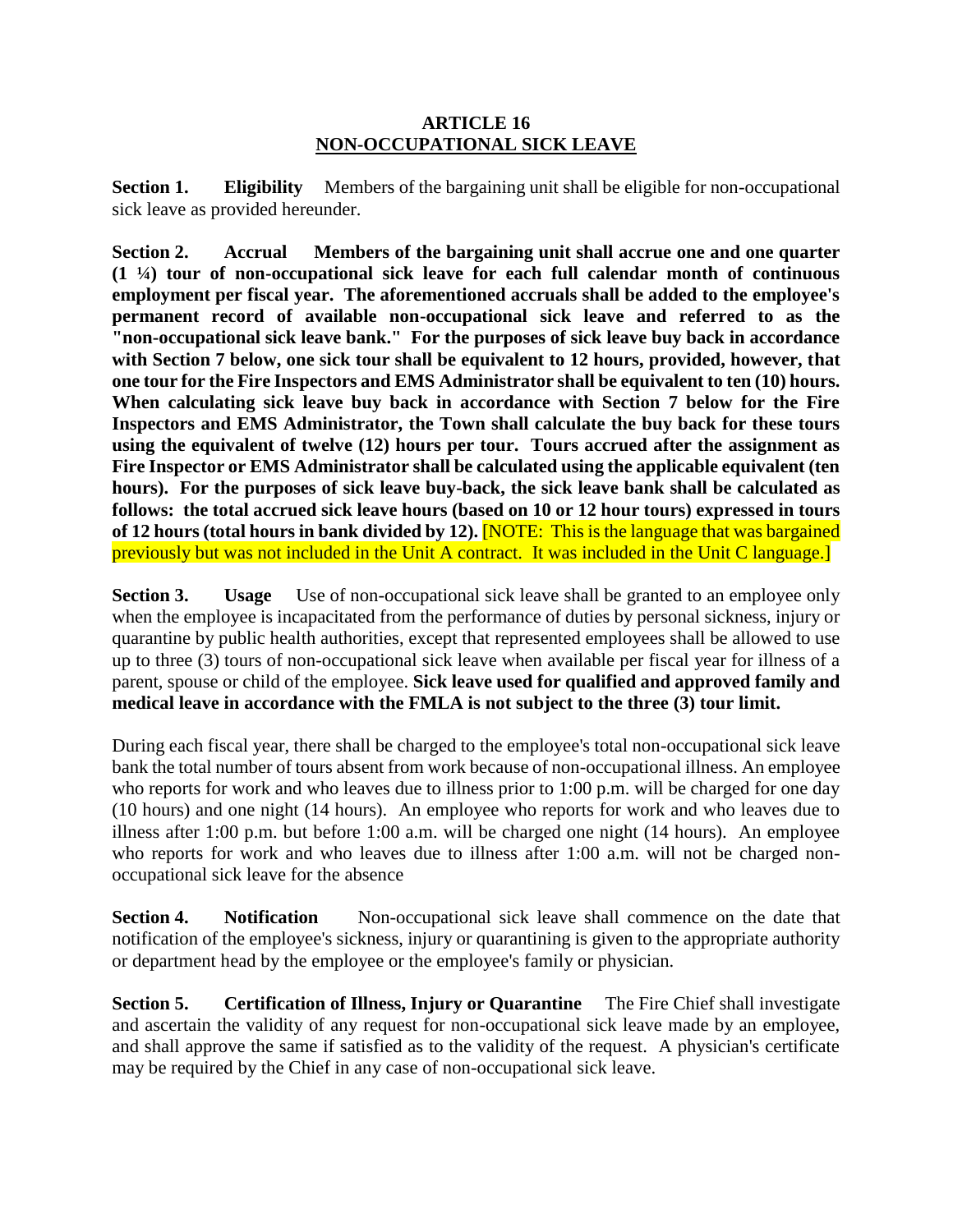#### **Section 6. Extended Sick Leave**

- (a) When a member of the bargaining unit has exhausted available non-occupational sick leave credits, extended sick leave with pay in excess of earned sick leave may be granted on an individual basis by the Town Manager for up to sixty (60) shifts per fiscal year, upon receipt of a written request for extended sick leave submitted by the Fire Chief, and upon receipt of written confirmation from a practicing physician that the employee is unable to report to work.
- (b) Requests for extended sick leave as provided herein shall not be submitted until the employee has used all available paid leave credit, including vacation leave and personal leave.
- (c) In determining whether to grant extended sick leave, the Town Manager shall take into account the employee's length of continuous employment and absence record. Granting of extended sick leave is subject to availability of appropriation.
- (d) Any granting of extended sick leave shall be made on the terms established by the Town Manager, in his/her sole discretion, as to vacation or other leave eligibility accruals, and the computation of continuous service, during the period of the absence.

## **Section 7. Non-occupational Sick Leave Buy-Back**

- (a) An employee who terminates employment with the Town by retirement or disability shall be entitled to a cash payment upon termination at the employee's current rate of pay for twenty-five percent (25%) of the non-occupational sick leave credit outstanding after proper adjustments are made for the current fiscal year. The spouse, duly designated beneficiary or legal representative of the estate of an employee whose employment with the Town is terminated by death, shall be entitled to cash payment at the employee's rate at the time of termination for twenty-five percent (25%) of the non-occupational sick leave credit outstanding at the time of termination after proper adjustments are made for the current fiscal year.
- (b) Members of the bargaining unit who have not attained ten years of service with the Town of Needham as of June 30, 2012 shall be subject shall be subject to a 1,440 hour (120 day) cap on the number of sick days to be used in calculating the 25% sick leave buy-back at retirement. The **120-day** 1,440 cap shall not be construed as limiting the accumulation of non-occupational sick leave.

**Section 8.** Fitness for Duty Members of the bargaining unit will be required to submit medical verification of their current ability to perform their essential job functions upon return to work following use of sick leave in excess of five (5) consecutive 24-hour shifts **(ten-hour shifts for employees on the 4/10 schedule),** or after hospitalization or surgery.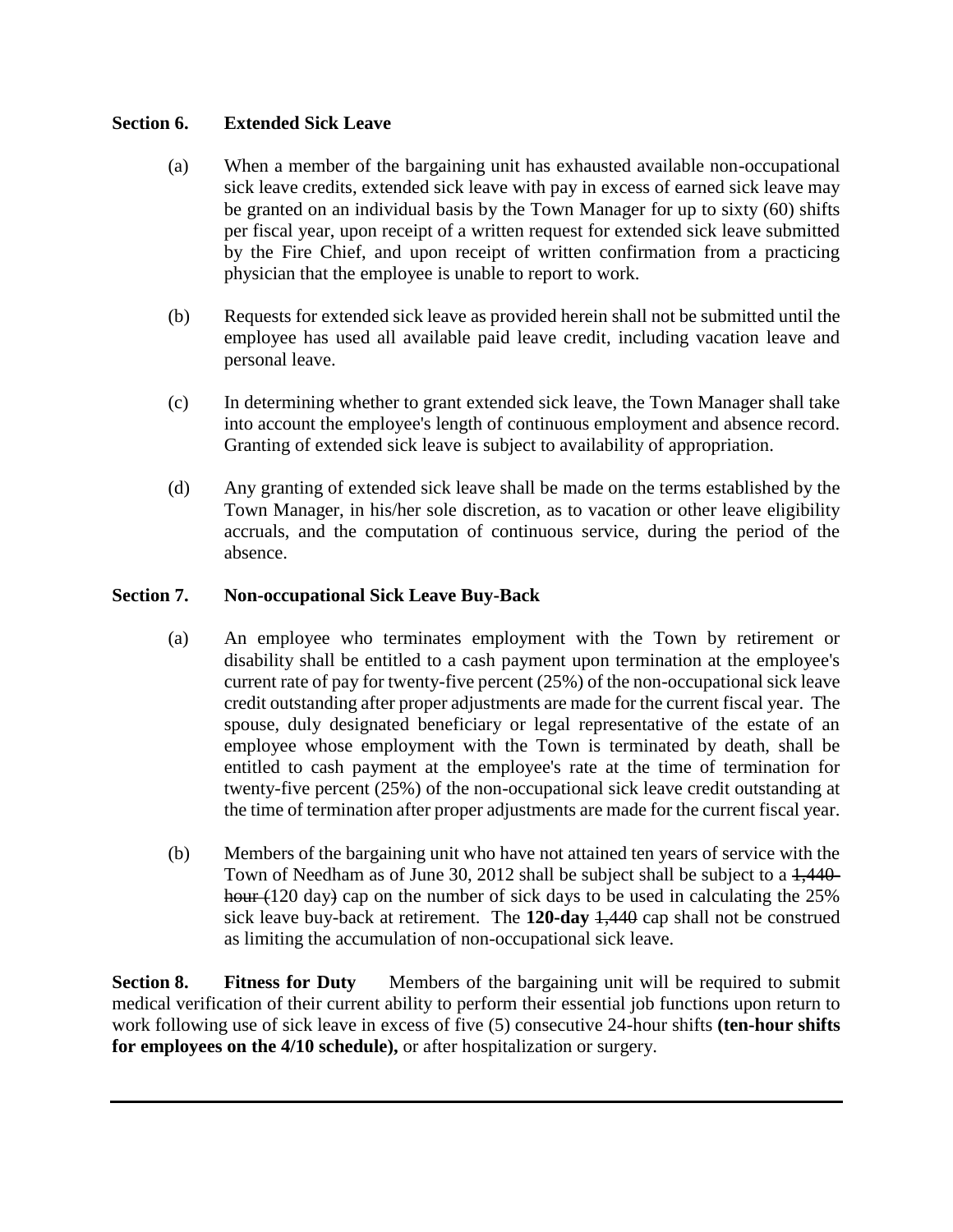### **ARTICLE 12 (Unit C) NON-OCCUPATIONAL SICK LEAVE**

**Section 1. Eligibility** Members of the bargaining unit shall be eligible for non-occupational sick leave as provided hereunder.

## **Section 2. Accrual**

Effective July 1, 2001, Members of the bargaining unit shall accrue one and one quarter (1 1/4) tour of non-occupational sick leave for each full calendar month of continuous employment per fiscal year. The aforementioned accruals shall be added to the employee's permanent record of available non-occupational sick leave and referred to as the "non-occupational sick leave bank." For the purposes of sick leave buy back in accordance with Section 7 below, for Units A and C, one sick tour shall be equivalent to 12 hours, provided, however, that one tour for the Deputy Chief of Operations shall be equivalent to eight (8) hours. and one tour for the Fire Inspectors shall be equivalent to ten (10) hours. When calculating sick leave buy back in accordance with Section 7 below for the Deputy Chief of Operations and the Fire Inspectors, the Town shall calculate the buy back for these tours using the equivalent of twelve (12) hours per tour. Tours accrued after the assignment as Deputy Chief of Operations or Fire Inspector shall be calculated using the applicable equivalent (**eight hours** or ten, respectively). For the purposes of sick leave buy-back, the sick leave bank shall be calculated as follows: the total accrued sick leave hours (based on 8,  $\frac{10}{12}$ hour tours) expressed in tours of 12 hours (total hours in bank divided by 12).

**Section 3. Usage** Use of non-occupational sick leave shall be granted to an employee only when the employee is incapacitated from the performance of duties by personal sickness, injury or quarantine by public health authorities, except that represented employees shall be allowed to use up to three (3) tours of non-occupational sick leave when available per fiscal year for illness of a parent, spouse or child of the employee. **Sick leave used for qualified and approved family and medical leave in accordance with the FMLA is not subject to the three (3) tour limit.**

During each fiscal year, there shall be charged to the employee's total non-occupational sick leave bank the total number of tours absent from work because of non-occupational illness. An employee who reports for work and who leaves due to illness prior to 1:00 p.m. will be charged for one day (10 hours) and one night (14 hours). An employee who reports for work and who leaves due to illness after 1:00 p.m. but before 1:00 a.m. will be charged one night (14 hours). An employee who reports for work and who leaves due to illness after 1:00 a.m. will not be charged non-occupational sick leave for the absence

**Section 4. Notification** Non-occupational sick leave shall commence on the date that notification of the employee's sickness, injury or quarantining is given to the appropriate authority or department head by the employee or the employee's family or physician.

**Section 5. Certification of Illness, Injury or Quarantine** The Fire Chief shall investigate and ascertain the validity of any request for non-occupational sick leave made by an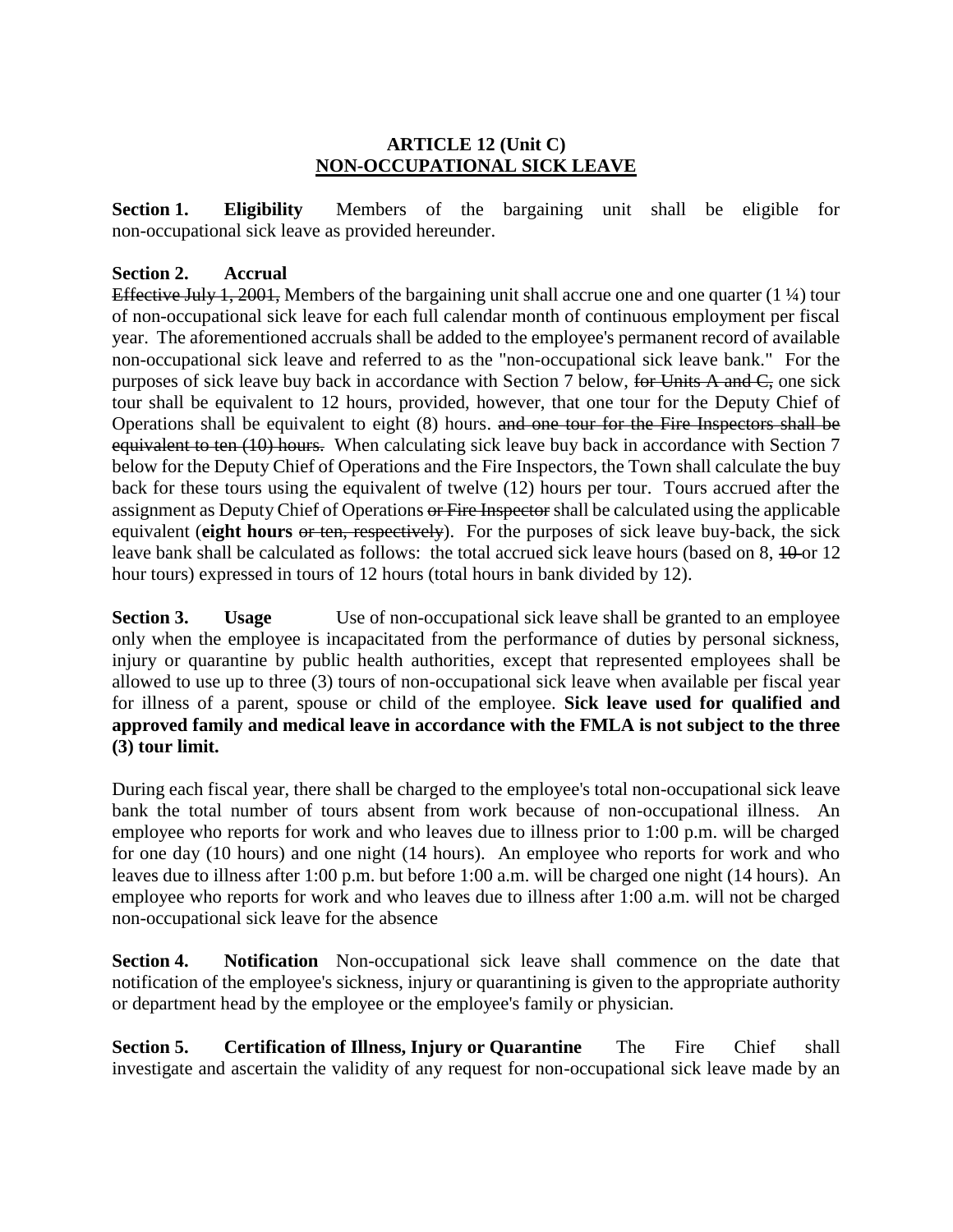employee, and shall approve the same if satisfied as to the validity of the request. A physician's certificate may be required by the Chief in any case of non-occupational sick leave.

#### **Section 6. Extended Sick Leave**

- (a) When a member of the bargaining unit has exhausted available non-occupational sick leave credits, extended sick leave with pay in excess of earned sick leave may be granted on an individual basis by the Town Manager for up to sixty (60) shifts per fiscal year, upon receipt of a written request for extended sick leave submitted by the Fire Chief, and upon receipt of written confirmation from a practicing physician that the employee is unable to report to work.
- (b) Requests for extended sick leave as provided herein shall not be submitted until the employee has used all available paid leave credit, including vacation leave and personal leave.
- (c) In determining whether to grant extended sick leave, the Town Manager shall take into account the employee's length of continuous employment and absence record. Granting of extended sick leave is subject to availability of appropriation.
- (d) Any granting of extended sick leave shall be made on the terms established by the Town Manager, in his/her sole discretion, as to vacation or other leave eligibility accruals, and the computation of continuous service, during the period of the absence.

## **Section 7. Non-occupational Sick Leave Buy-Back**

- (a) An employee who terminates employment with the Town by retirement or disability shall be entitled to a cash payment upon termination at the employee's current rate of pay for twenty-five percent (25%) of the non-occupational sick leave credit outstanding after proper adjustments are made for the current fiscal year. The spouse, duly designated beneficiary or legal representative of the estate of an employee whose employment with the Town is terminated by death, shall be entitled to cash payment at the employee's rate at the time of termination for twenty-five percent (25%) of the non-occupational sick leave credit outstanding at the time of termination after proper adjustments are made for the current fiscal year.
- (b) Members of the bargaining unit who have not attained ten years of service with the Town of Needham as of June 30, 2012 shall be subject shall be subject to a  $1,440$ hour (120 day) cap on the number of sick days to be used in calculating the 25% sick leave buy-back at retirement. The **120 day** 1,440 cap shall not be construed as limiting the accumulation of non-occupational sick leave.

**Section 8. Fitness for Duty** Members of the bargaining unit will be required to submit medical verification of their current ability to perform their essential job functions upon return to work following use of sick leave in excess of five (5) consecutive 24-hour **or 8-hour** shifts, or after hospitalization or surgery.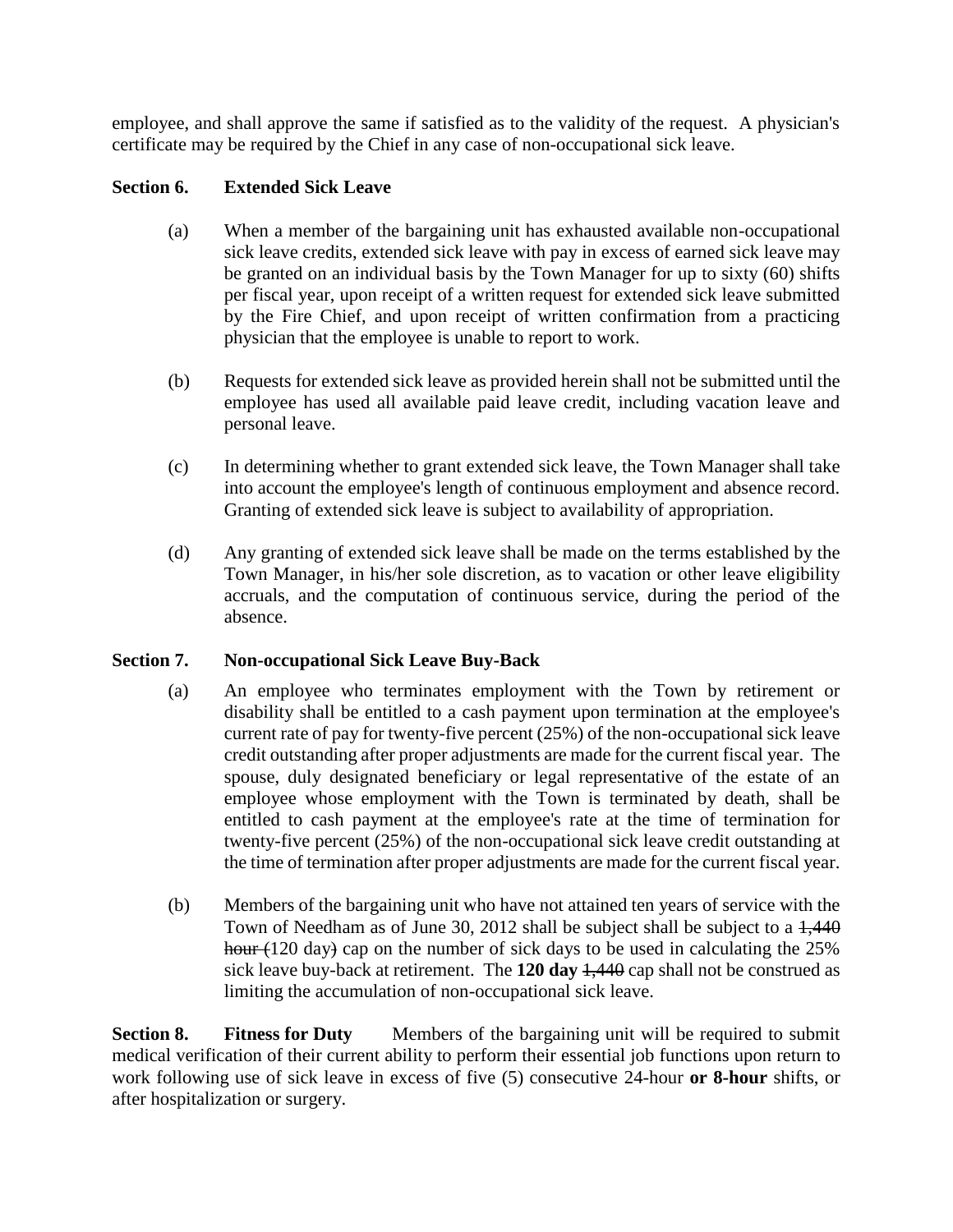# FY2021

| Unit A - July 1, 2020 |                               |         |         |         |         |         |         |         |         |
|-----------------------|-------------------------------|---------|---------|---------|---------|---------|---------|---------|---------|
| <b>Step</b>           | <b>Weekly</b><br><b>Hours</b> |         |         |         |         |         |         |         |         |
| Captain               | 42                            |         |         |         | х       | \$40.05 | \$42.05 | \$42.91 | \$43.79 |
| Lieutenant            | 42                            |         |         | \$33.98 | \$35.40 | \$36.84 | \$38.70 | \$39.47 | \$40.26 |
| Firefighter           | 42                            | \$25.60 | \$26.87 | \$28.21 | \$29.63 | \$31.11 | \$32.69 | \$33.34 | \$34.01 |

## FY2021

| Unit A - July 1, 2020 |                               |         |         |         |         |         |         |         |         |
|-----------------------|-------------------------------|---------|---------|---------|---------|---------|---------|---------|---------|
| <b>Step</b>           | <b>Weekly</b><br><b>Hours</b> |         |         |         |         |         |         |         |         |
| Fire Inspector        | 40                            | \$26.87 | \$28.20 | \$29.62 | \$31.10 | \$32.64 | \$34.29 | \$34.99 | \$35.69 |
| EMS Administrator     | 40                            | \$26.87 | \$28.20 | \$29.62 | \$31.10 | \$32.64 | \$34.29 | \$34.99 | \$35.69 |

## FY2021

| Unit C - July 1, 2020 |                 |  |         |         |         |         |         |  |
|-----------------------|-----------------|--|---------|---------|---------|---------|---------|--|
| Step                  | Weekly<br>Hours |  |         |         |         |         |         |  |
| Deputy                | -42             |  | \$42.15 | \$44.01 | \$45.82 | \$48.10 | \$50.05 |  |

# FY2021

| Unit C - July 1, 2020 |                 |  |  |         |         |         |  |
|-----------------------|-----------------|--|--|---------|---------|---------|--|
| Step                  | Weekly<br>Hours |  |  |         |         |         |  |
| Deputy of Operations  | 40              |  |  | \$52.84 | \$55.54 | \$57.76 |  |